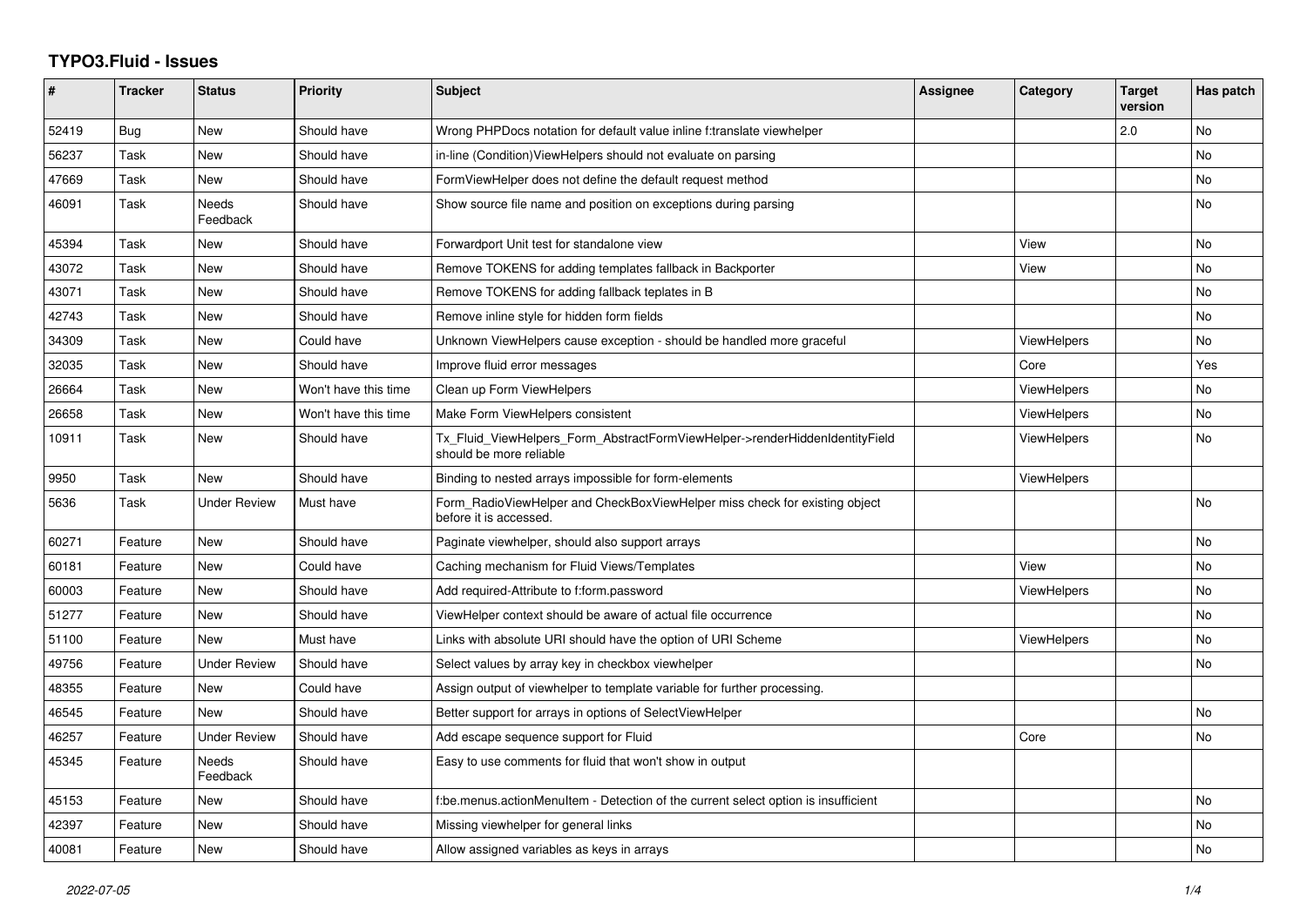| #     | <b>Tracker</b> | <b>Status</b>       | <b>Priority</b> | Subject                                                                                   | <b>Assignee</b> | Category           | <b>Target</b><br>version | Has patch |
|-------|----------------|---------------------|-----------------|-------------------------------------------------------------------------------------------|-----------------|--------------------|--------------------------|-----------|
| 39936 | Feature        | New                 | Should have     | registerTagAttribute should handle default values                                         |                 | ViewHelpers        |                          | <b>No</b> |
| 38130 | Feature        | New                 | Should have     | Checkboxes and multiple select fields should have an assignable default value             |                 |                    |                          | No        |
| 36559 | Feature        | New                 | Could have      | New widget progress bar                                                                   |                 |                    |                          | Yes       |
| 36410 | Feature        | New                 | Should have     | Allow templates to send arguments back to layout                                          |                 | ViewHelpers        |                          | No        |
| 33215 | Feature        | New                 | Should have     | RFC: Dynamic values in ObjectAccess paths                                                 |                 |                    |                          | No        |
| 31955 | Feature        | <b>New</b>          | Should have     | f:uri.widget                                                                              |                 | Widgets            |                          | No        |
| 30555 | Feature        | New                 | Could have      | Make TagBuilder more extensible                                                           |                 | Core               |                          | No        |
| 10472 | Feature        | New                 | Could have      | Fluid Standalone distribution                                                             |                 | Core               |                          | No        |
| 9514  | Feature        | New                 | Should have     | Support explicit Array Arguments for ViewHelpers                                          |                 |                    |                          |           |
| 8989  | Feature        | Needs<br>Feedback   | Could have      | Search path for fluid template files                                                      |                 | View               |                          | No        |
| 7608  | Feature        | New                 | Could have      | Configurable shorthand/object accessor delimiters                                         |                 | Core               |                          | Yes       |
| 4704  | Feature        | New                 | Should have     | Improve parsing exception messages                                                        |                 | Core               |                          |           |
| 3291  | Feature        | Needs<br>Feedback   | Should have     | Cacheable viewhelpers                                                                     |                 |                    |                          | No        |
| 1907  | Feature        | New                 | Could have      | Default values for view helpers based on context                                          |                 | Core               |                          |           |
| 65424 | Bug            | <b>Under Review</b> | Should have     | SelectViewHelper must respect option(Value Label)Field for arrays                         |                 | ViewHelpers        |                          | <b>No</b> |
| 60856 | Bug            | New                 | Must have       | Target attribute not supported by the form viewhelper                                     |                 | <b>ViewHelpers</b> |                          | Yes       |
| 58983 | Bug            | New                 | Should have     | format.date does not respect linebreaks and throws exception                              |                 |                    |                          | No        |
| 58921 | Bug            | New                 | Should have     | f:form.* VHs crash if NOT inside f:form but followed by f:form                            |                 |                    |                          | No        |
| 57885 | Bug            | New                 | Must have       | Inputs are cleared from a second form if the first form produced a vallidation error      |                 |                    |                          | No        |
| 54284 | Bug            | New                 | Should have     | Default Option for Switch/Case VH                                                         |                 | ViewHelpers        |                          | No        |
| 52591 | Bug            | New                 | Should have     | The Pagination Widget broken for joined objects                                           |                 |                    |                          | No        |
| 52536 | Bug            | <b>Under Review</b> | Should have     | Errorclass not set if no property-attribute set                                           |                 |                    |                          |           |
| 50888 | Bug            | <b>Under Review</b> | Should have     | WSOD by changing name of section and if Fluid caches are generated                        |                 |                    |                          | No        |
| 49600 | Bug            | New                 | Should have     | f:form tag shown as a HTML on frontend                                                    |                 | ViewHelpers        |                          | No        |
| 49038 | Bug            | New                 | Must have       | form.select does not select the first item if prependOptionValue is used                  |                 |                    |                          | No        |
| 47006 | Bug            | <b>Under Review</b> | Should have     | widget identifier are not unique                                                          |                 |                    |                          | No        |
| 40064 | Bug            | New                 | Must have       | Multiselect is not getting persisted                                                      |                 | ViewHelpers        |                          | No        |
| 39990 | <b>Bug</b>     | New                 | Should have     | Same form twice in one template: hidden fields for empty values are only rendered<br>once |                 | Core               |                          | No        |
| 38369 | Bug            | New                 | Must have       | Resource ViewHelpers should not fall back to request package                              |                 | View               |                          | No        |
| 37619 | <b>Bug</b>     | New                 | Should have     | Fatal Error when using variable in name attribute of Section ViewHelper                   |                 | ViewHelpers        |                          | No        |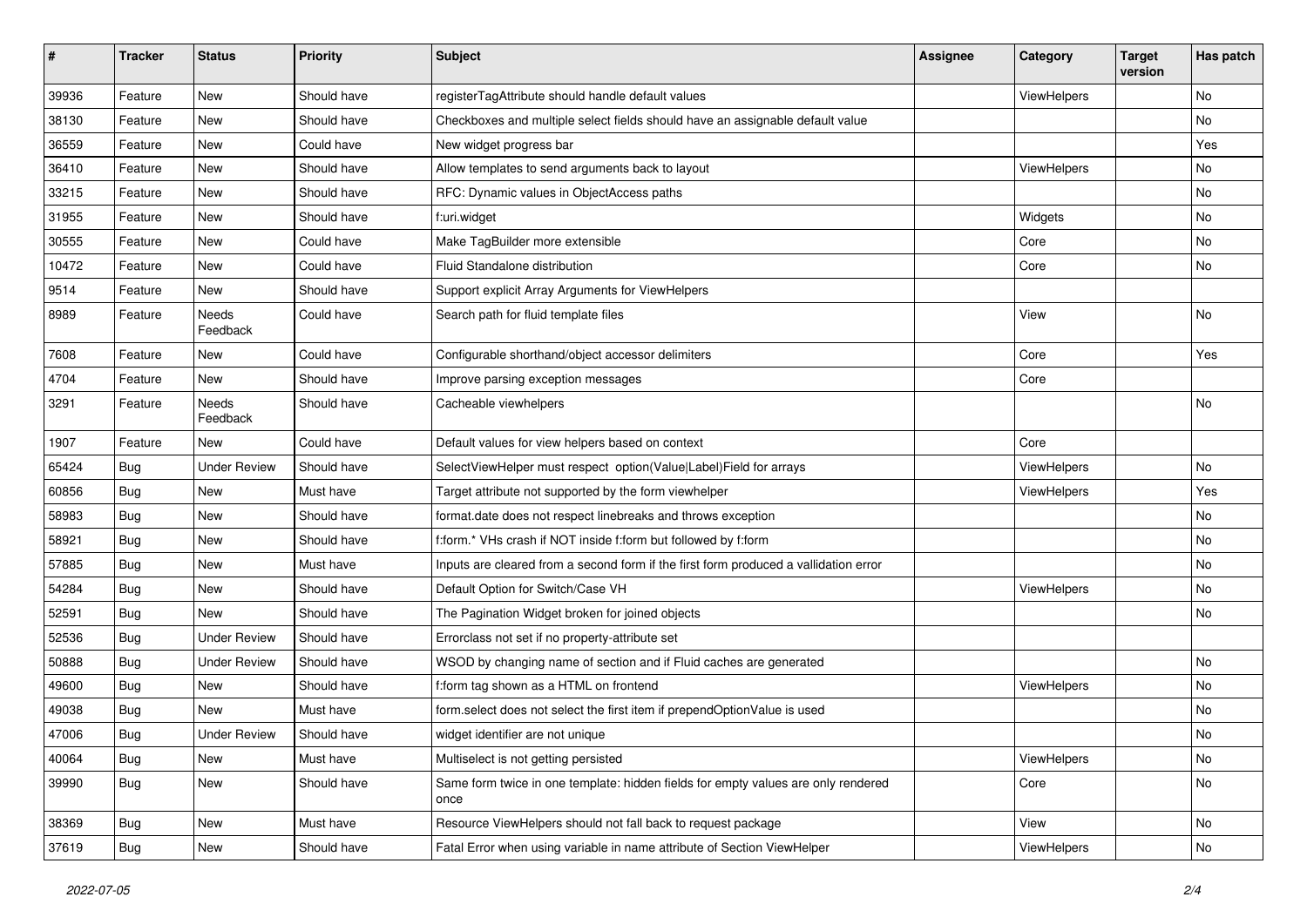| #     | <b>Tracker</b> | <b>Status</b>            | <b>Priority</b> | <b>Subject</b>                                                                                              | Assignee                    | Category           | <b>Target</b><br>version | Has patch |
|-------|----------------|--------------------------|-----------------|-------------------------------------------------------------------------------------------------------------|-----------------------------|--------------------|--------------------------|-----------|
| 36655 | Bug            | <b>New</b>               | Should have     | <b>Pagination Links</b>                                                                                     |                             | Widgets            |                          | No        |
| 34682 | Bug            | Under Review             | Should have     | Radio Button missing checked on validation error                                                            |                             | ViewHelpers        |                          | No.       |
| 30937 | <b>Bug</b>     | New                      | Should have     | CropViewHelper stringToTruncate can't be supplied so it can't be easily extended                            |                             | ViewHelpers        |                          | Yes       |
| 28554 | Bug            | New                      | Should have     | (v4) implement feature flag to disable caching                                                              |                             |                    |                          | No        |
| 28553 | Bug            | <b>New</b>               | Should have     | improve XHProf test setup                                                                                   |                             |                    |                          | No.       |
| 28552 | Bug            | <b>New</b>               | Should have     | (v5) write ViewHelper test for compiled run; adjust functional test to do two passes<br>(uncached & cached) |                             |                    |                          | <b>No</b> |
| 28550 | Bug            | <b>New</b>               | Should have     | (v4) make widgets cacheable, i.e. not implement childnodeaccess interface                                   |                             |                    |                          | No        |
| 28549 | <b>Bug</b>     | <b>New</b>               | Should have     | make widgets cacheable, i.e. not implement childnodeaccess interface                                        |                             |                    |                          | No        |
| 27607 | Bug            | <b>New</b>               | Must have       | Make Fluid comparisons work when first element is STRING, second is NULL.                                   |                             | Core               |                          | No        |
| 13045 | Bug            | New                      | Should have     | Entity decode of strings are different between if-conditions and output of variable                         |                             |                    |                          |           |
| 8648  | Bug            | New                      | Should have     | format.crop ViewHelper should support all features of the crop stdWrap function                             |                             | <b>ViewHelpers</b> |                          | No        |
| 3481  | <b>Bug</b>     | New                      | Should have     | Use ViewHelperVariableContainer in PostParseFacet                                                           |                             | Core               |                          | No        |
| 46289 | Bug            | <b>Needs</b><br>Feedback | Should have     | Enable Escaping Interceptor in XML request format                                                           |                             | View               | 2.0.1                    | No        |
| 45384 | Bug            | New                      | Must have       | Persisted entity object in widget-configuration cannot be deserialized (after reload)                       |                             | Widgets            | 2.0.1                    | No        |
| 44234 | <b>Bug</b>     | <b>Under Review</b>      | Should have     | selectViewHelper's sorting does not respect locale collation                                                |                             | ViewHelpers        | 2.1                      | No        |
| 62346 | Feature        | <b>New</b>               | Could have      | f:comment should have high precende                                                                         |                             | Core               | 3.x                      | No        |
| 54195 | Task           | <b>New</b>               | Should have     | Rename and move FormViewHelper's errorClass value, currently 'f3-form-error'                                | Adrian Föder                | ViewHelpers        |                          | No        |
| 51239 | Bug            | <b>Under Review</b>      | Must have       | AbstractViewHelper use incorrect method signature for "\$this->systemLogger->log()"                         | Adrian Föder                | Core               |                          | Yes       |
| 59057 | Bug            | <b>Under Review</b>      | Must have       | Hidden empty value fields shoud be disabled when related field is disabled                                  | <b>Bastian</b><br>Waidelich | <b>ViewHelpers</b> |                          | No.       |
| 58862 | Bug            | Needs<br>Feedback        | Should have     | FormViewHelper doesn't accept NULL as value for \$arguments                                                 | <b>Bastian</b><br>Waidelich | <b>ViewHelpers</b> |                          | Yes       |
| 53806 | <b>Bug</b>     | <b>Under Review</b>      | Should have     | Paginate widget maximumNumberOfLinks rendering wrong number of links                                        | <b>Bastian</b><br>Waidelich | Widgets            |                          | <b>No</b> |
| 3725  | Feature        | New                      | Could have      | CSS Engine                                                                                                  | Christian Müller            | ViewHelpers        |                          | No        |
| 55008 | Bug            | <b>Under Review</b>      | Should have     | Interceptors should be used in Partials                                                                     | Christian Müller            |                    |                          | No        |
| 33628 | Bug            | <b>Needs</b><br>Feedback | Must have       | Multicheckboxes (multiselect) for Collections don't work                                                    | Christian Müller            | ViewHelpers        |                          | No        |
| 37095 | Feature        | New                      | Should have     | It should be possible to set a different template on a Fluid TemplateView inside an<br>action               | Christopher<br>Hlubek       |                    |                          | No        |
| 8491  | Task           | <b>Needs</b><br>Feedback | Should have     | link.action and uri.action differ in absolute argument                                                      | Karsten<br>Dambekalns       | ViewHelpers        |                          | No        |